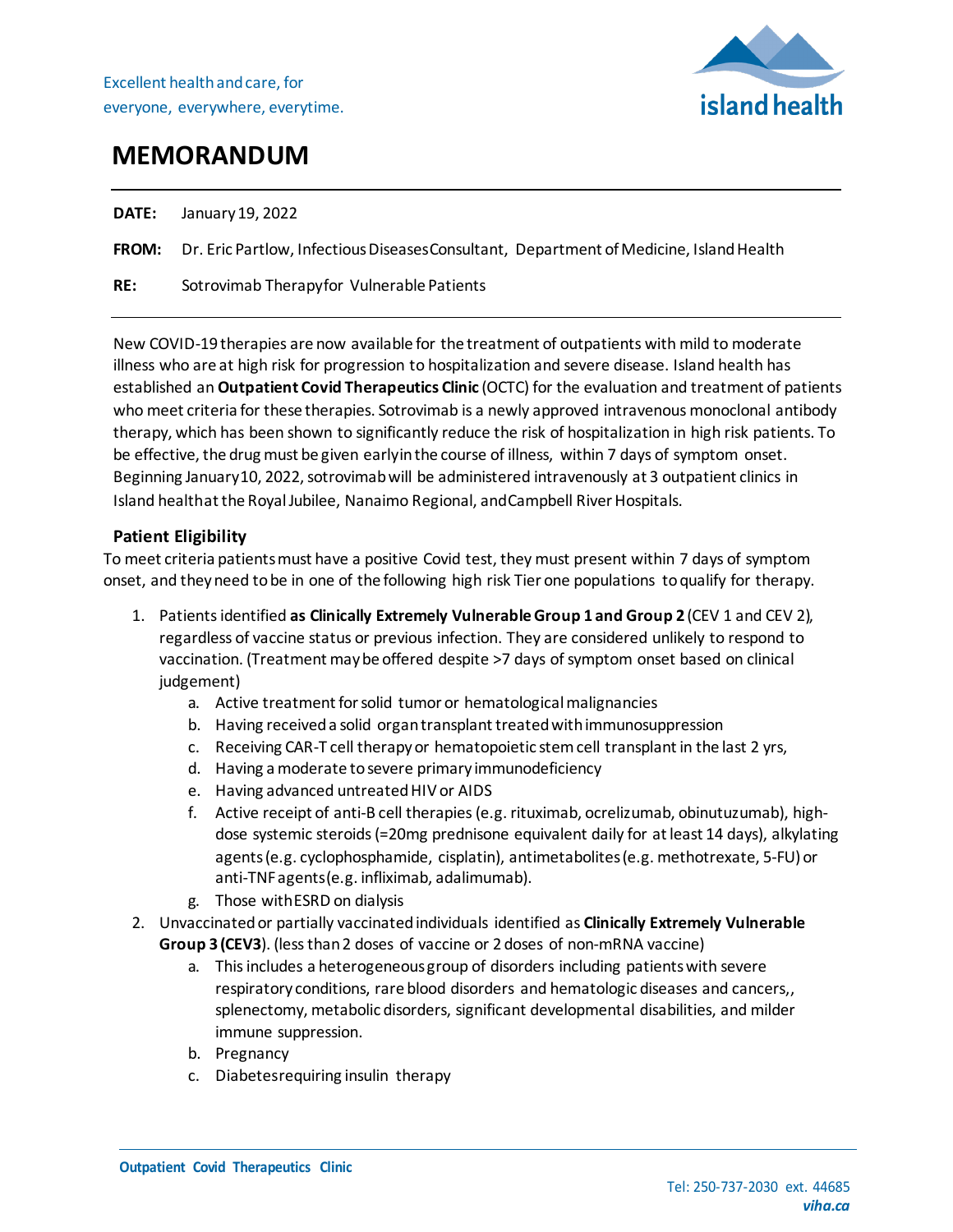## Excellent healthandcare, for

## everyone, everywhere, everytime.



- 3. Unvaccinated or partially vaccinated individuals **aged ≥70 years with one or more chronic condition/co-morbidity** (e.g. obesity, non-insulin dependent diabetes, hypertension, heart failure, renal dysfunction) (Many chronic conditions or comorbidities can be considered; consult a clinician for guidance asthis list is not exhaustive)
- 4. Unvaccinated(and previously uninfected) or partially vaccinated**individuals ≥ 60 years with three or more chronic conditions/co-morbidities**
- 5. Unvaccinated(Previously uninfected) or partially vaccinated**aboriginalindividuals ≥ 60 years**.